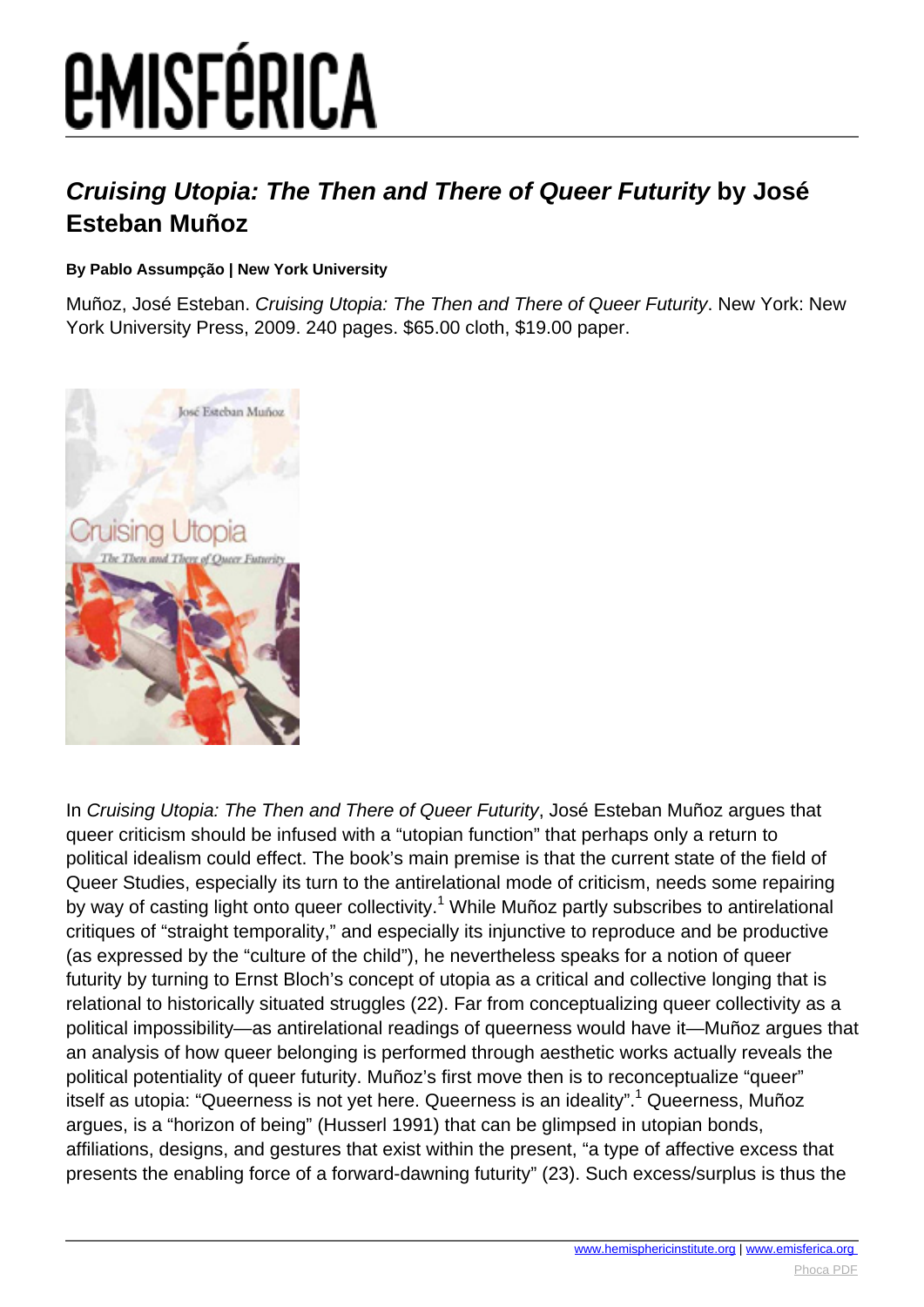# *<u>EMISFÉRICA</u>*

historical, material archive from which Muñoz extracts a performance of futurity—a utopian function—from queer aesthetics: at once a negation of "what merely is" and a pointing to what could and should be.

Structured around ten analytical chapters, and framed by an introduction and a conclusion, the book maps out a multiplicity of utopian feelings across aesthetic works of the past and the present. Muñoz follows an associative path of analysis that leaps between the historical site (sometimes the author's own life history) and the present, as a way to illuminate the potentiality of the future. This temporal dialectic between what Bloch (1995) called the "no-longer-conscious" and the "not-yet-here" is the vortex of Cruising Utopia's methodology. Muñoz approaches queer affect and utopian performativity—the manifestation of a "doing" that is in the horizon—through a myriad of cultural workers and aesthetic performances that cross the fields of writing, visual and conceptual art, film, dance, theater, and nightlife, as well as acts of public sex and political protest.

The memory and ritual retellings of public sex experiences in New York City that are present in the writings of Samuel Delany, Douglas Crimp, and John Giorno, for example, become the "no-longer-conscious," allowing Muñoz to demand a "not-yet-here" space for actual, living sexual citizenship in New York today (Chapters 2 and 3). It is these same temporal dialectics that enable him to interpret the historically dense queer gestures of Kevin Aviance and vogueing performance—like when a queen pats her face with imaginary makeup on a dance floor—as both the archive of lost queer histories (of the violence of gender policing in childhood, for instance) and the repeated re-inauguration of new possibilities of becoming Other within a phobic majoritarian culture (Chapter 4). Gesture in this book is always more than an archive of queer affect and injury. Following Giorgio Agamben's notion of gesture as endurance and support, Muñoz analyzes how a final gesture of ambiguous sentimentality between interracial male lovers in LeRoi Jones's play The Toilet narrativizes "the violence that characterizes our cross-identificatory recognition" (93)—and especially the interface between race and queerness (Chapter 5). Potentiality is also imprinted in the photographs of empty nightclub stages made by Kevin McCarty, analyzed in Chapter 6. Here, Muñoz investigates how for minoritarian subjects—in this case, queer and punk kids—whose relationship to popular culture is always marked by aesthetic and sexual antagonism, nightlife becomes the actual rehearsal room where one is able to fashion a self that does not conform to the mandates of cultural logics such as neoliberal ideology, heteronormativity, or white supremacy.

In general (and most clearly on chapters 7 and 8) Cruising Utopia introduces queerness as an aesthetic protocol that organizes a refusal to accept "objective" reality and its entailing hierarchies. The "queer cultural maker is interested in art-directing the real," and that means validating one's reality principle in the aesthetic dimension (126). In a way, this is what dancer Fred Herko chose to do, and to a radical, deadly degree for that matter, as we so painfully read in Chapter 9. Herko's embodiment of cultural surplus (the queer, speed junky who failed the normative protocols of canonization and value) is read across different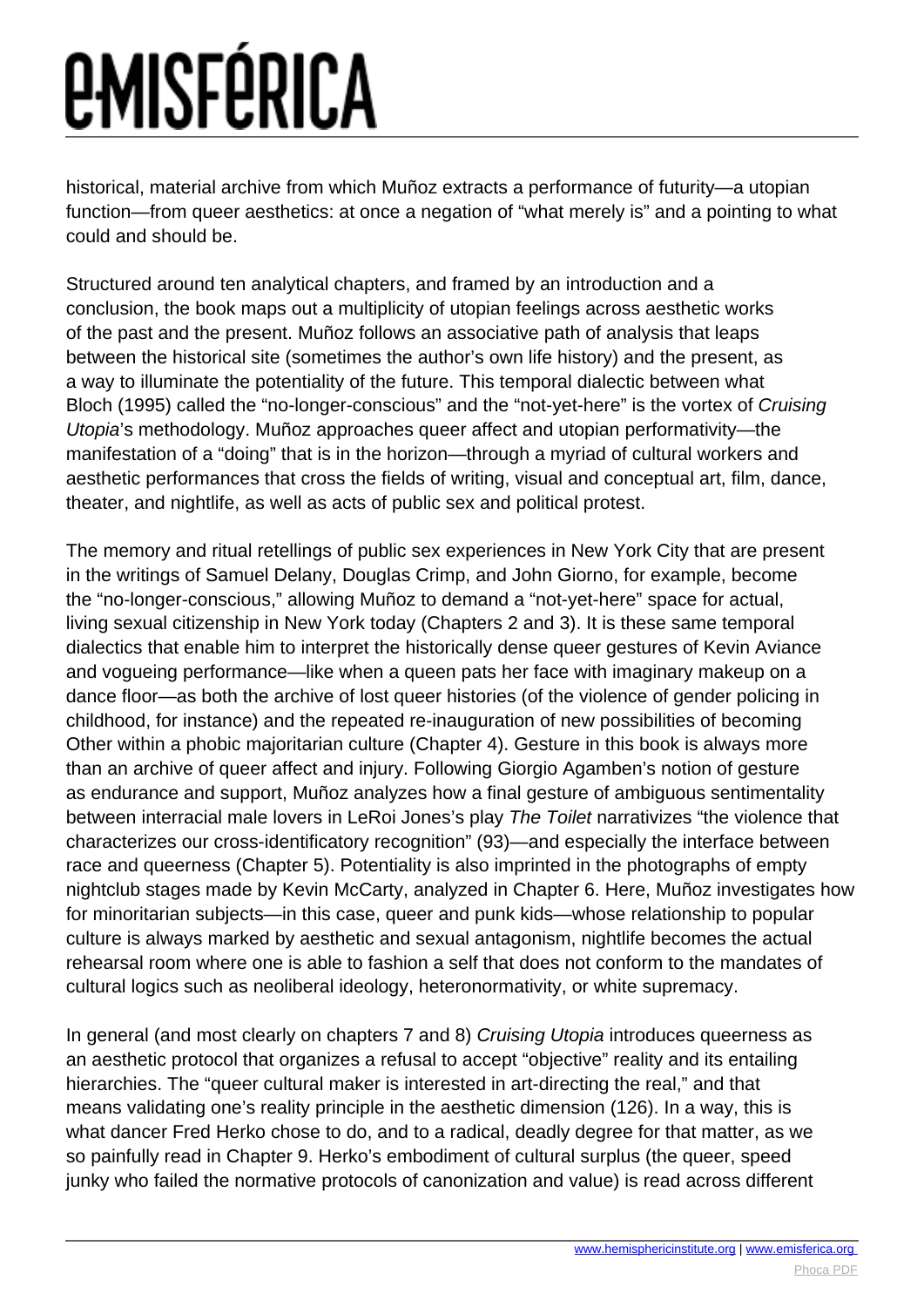# *<u>EMISFÉRICA</u>*

choreographies and film appearances, as well as through his suicidal jeté out the window of a friend's apartment building, as utopian traces of other ways of moving within the world. Failure is a recurring theme as well, and chapter 10 furthers the analysis of queer failure as an aesthetic radicalism that enables queer politics to release itself from the pragmatic prescriptions of capitalist notions of value and propriety.

The book ends with another call for queer collectivity. In a conclusion section entitled "Take Ecstasy with Me," Muñoz contends that individual transports are insufficient, and that we need to engage in utopian criticism taken as a collective temporal distortion. The convergence of past, present, and future is Heidegger's meaning of the ecstatic, and Muñoz believes that "taking ecstasy with one another, in as many ways as possible" can perhaps be a way to enact a utopian hermeneutics, from shared critical dissatisfaction to collective potentiality (189). Here, like in several moments along this inspired book, Muñoz jumps from an act of erotic and toxic transgression to a political summoning. And indeed this is the book's greatest gesture: it bridges mundane acts of intimate and erotic connection to modes of critique and political resistance. Grounding "critique" in utopia and "utopia" in historically situated experiences of minoritarian subjects, Muñoz not only challenges the stagnant political imagination of current queer criticism, but also reframes everyday acts of utopian longing as the labor of (queer) historical materialism.

**Pablo Assumpão** is a PhD candidate in the Department of Performance Studies (NYU). He has an MA in Performance Studies (NYU 2002) and an MPhil in Communications and Semiotics (PUC-SP, Brazil, 2006). His current academic interests include the erotics of history in Brazil, experimental ethnography, and the sensory politics of performance. His artistic work has included writing for theater and film, video and video installation, and performance art. Pablo was born in Fortaleza, Brazil, and currently lives in Brooklyn.

### **Notes**

 $1$  What Muñoz identifies as "antirelational" mode of criticism is inaugurated by Leo Bersani's influential book Homos, in which it is argued that homo-ness instances a pontentially revolutionary inaptitude—inherent in gay desire—for sociality as it is known (1995). Muñoz will argue that such denouncing of relationality is based on a concept of queerness that distances it from various contaminations by race, gender, class, and other particularities that taint the purity of sexuality as a singular trope of difference.

### **Works cited**

Bersani, Leo. 1995. Homos. Cambridge, MA: Harvard University Press.